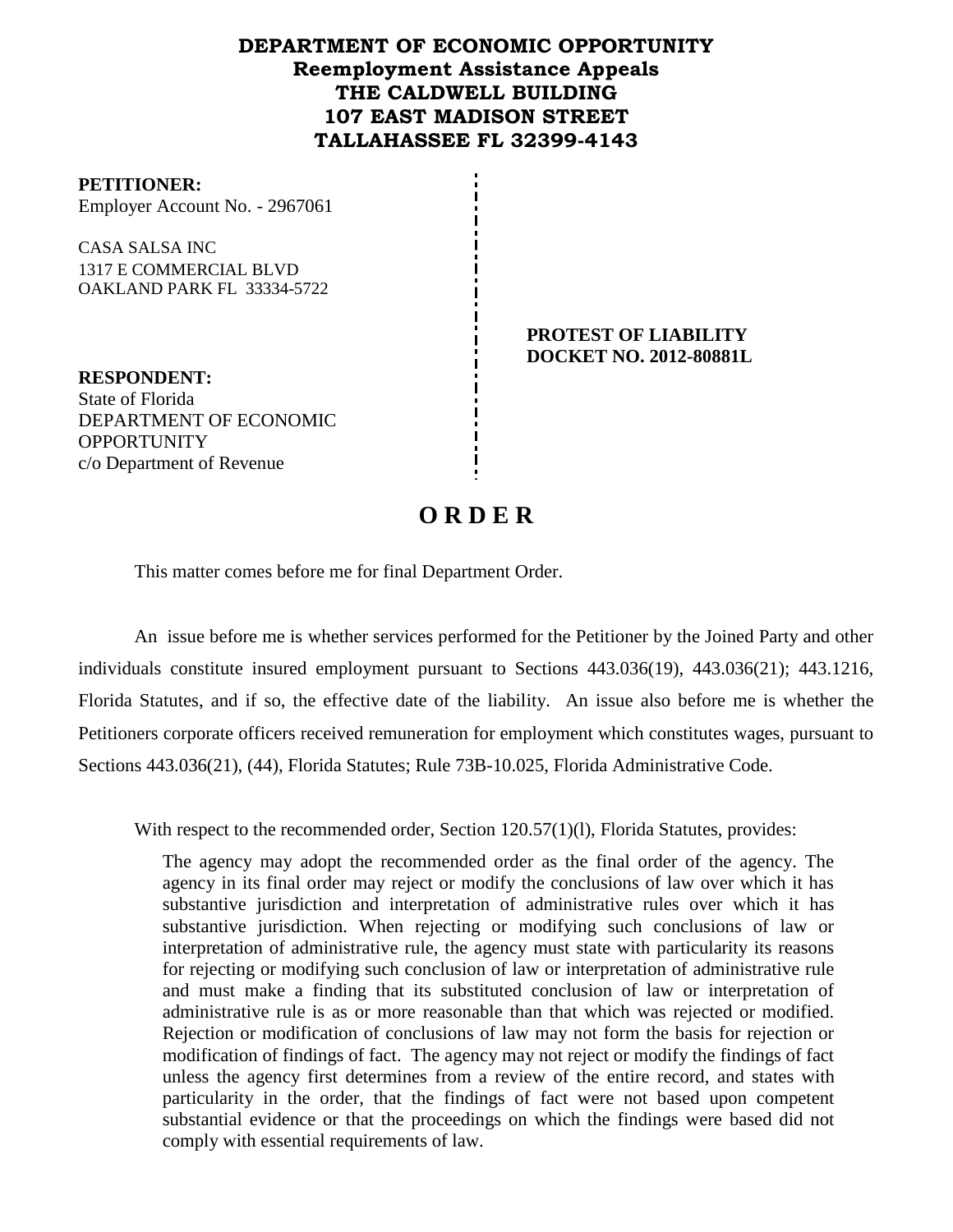With respect to exceptions, Section 120.57(1)(k), Florida Statutes, provides, in pertinent part:

The agency shall allow each party 15 days in which to submit written exceptions to the recommended order. The final order shall include an explicit ruling on each exception, but an agency need not rule on an exception that does not clearly identify the disputed portion of the recommended order by page number or paragraph, that does not identify the legal basis for the exception, or that does not include appropriate and specific citations to the record.

The Special Deputy issued the Recommended Order on December 13, 2012. The Petitioner's exceptions to the Recommended Order were received by fax on January 3, 2013. Rule 73B-10.035(19)(c), Florida Administrative Code, requires that written exceptions be filed within 15 days of the mailing date of the Recommended Order. As a result, the Department may not consider the Petitioner's exceptions in this order because the exceptions were filed more than 15 days after the mailing date of the Recommended Order. No other submissions were received from any party.

A review of the record reveals that the Findings of Fact contained in the Recommended Order are based on competent, substantial evidence and that the proceedings on which the findings were based complied with the essential requirements of the law. The Special Deputy's findings are thus adopted in this order. The special deputy's recommended Conclusions of Law reflect a reasonable application of the law to the facts and are also adopted.

Having fully considered the record of this case, the Recommended Order of the Special Deputy, and the exceptions filed by the Petitioner, I hereby adopt the Findings of Fact and Conclusions of Law of the Special Deputy as set forth in the Recommended Order. A copy of the Recommended Order is attached and incorporated in this order.

Therefore, it is ORDERED that the determination dated June 28, 2012, is AFFIRMED .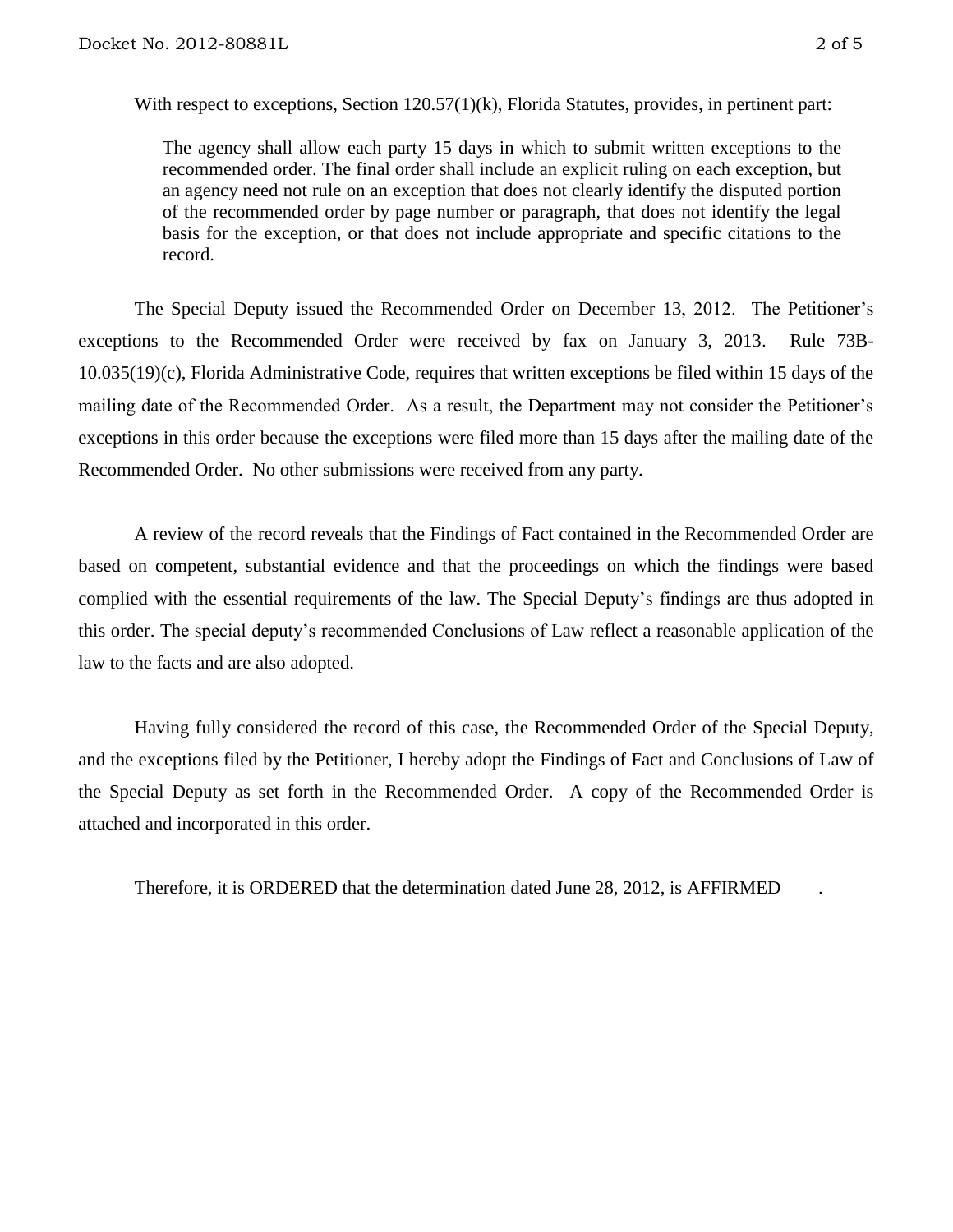#### **JUDICIAL REVIEW**

Any request for judicial review must be initiated within 30 days of the date the Order was filed. Judicial review is commenced by filing one copy of a *Notice of Appeal* with the DEPARTMENT OF ECONOMIC OPPORTUNITY at the address shown at the top of this *Order* and a second copy, with filing fees prescribed by law, with the appropriate District Court of Appeal. It is the responsibility of the party appealing to the Court to prepare a transcript of the record. If no court reporter was at the hearing, the transcript must be prepared from a copy of the Special Deputy's hearing recording, which may be requested from the Office of Appeals.

Cualquier solicitud para revisión judicial debe ser iniciada dentro de los 30 días a partir de la fecha en que la Orden fue registrada. La revisión judicial se comienza al registrar una copia de un *Aviso de Apelación* con la Agencia para la Innovación de la Fuerza Laboral [*DEPARTMENT OF ECONOMIC OPPORTUNITY]* en la dirección que aparece en la parte superior de este *Orden* y una segunda copia, con los honorarios de registro prescritos por la ley, con el Tribunal Distrital de Apelaciones pertinente. Es la responsabilidad de la parte apelando al tribunal la de preparar una transcripción del registro. Si en la audiencia no se encontraba ningún estenógrafo registrado en los tribunales, la transcripción debe ser preparada de una copia de la grabación de la audiencia del Delegado Especial [*Special Deputy*], la cual puede ser solicitada de la Oficina de Apelaciones.

Nenpòt demann pou yon revizyon jiridik fèt pou l kòmanse lan yon peryòd 30 jou apati de dat ke Lòd la te depoze a. Revizyon jiridik la kòmanse avèk depo yon kopi yon *Avi Dapèl* ki voye bay DEPARTMENT OF ECONOMIC OPPORTUNITY lan nan adrès ki parèt pi wo a, lan tèt *Lòd* sa a e yon dezyèm kopi, avèk frè depo ki preskri pa lalwa, bay Kou Dapèl Distrik apwopriye a. Se responsabilite pati k ap prezante apèl la bay Tribinal la pou l prepare yon kopi dosye a. Si pa te gen yon stenograf lan seyans lan, kopi a fèt pou l prepare apati de kopi anrejistreman seyans lan ke Adjwen Spesyal la te fè a, e ke w ka mande Biwo Dapèl la voye pou ou.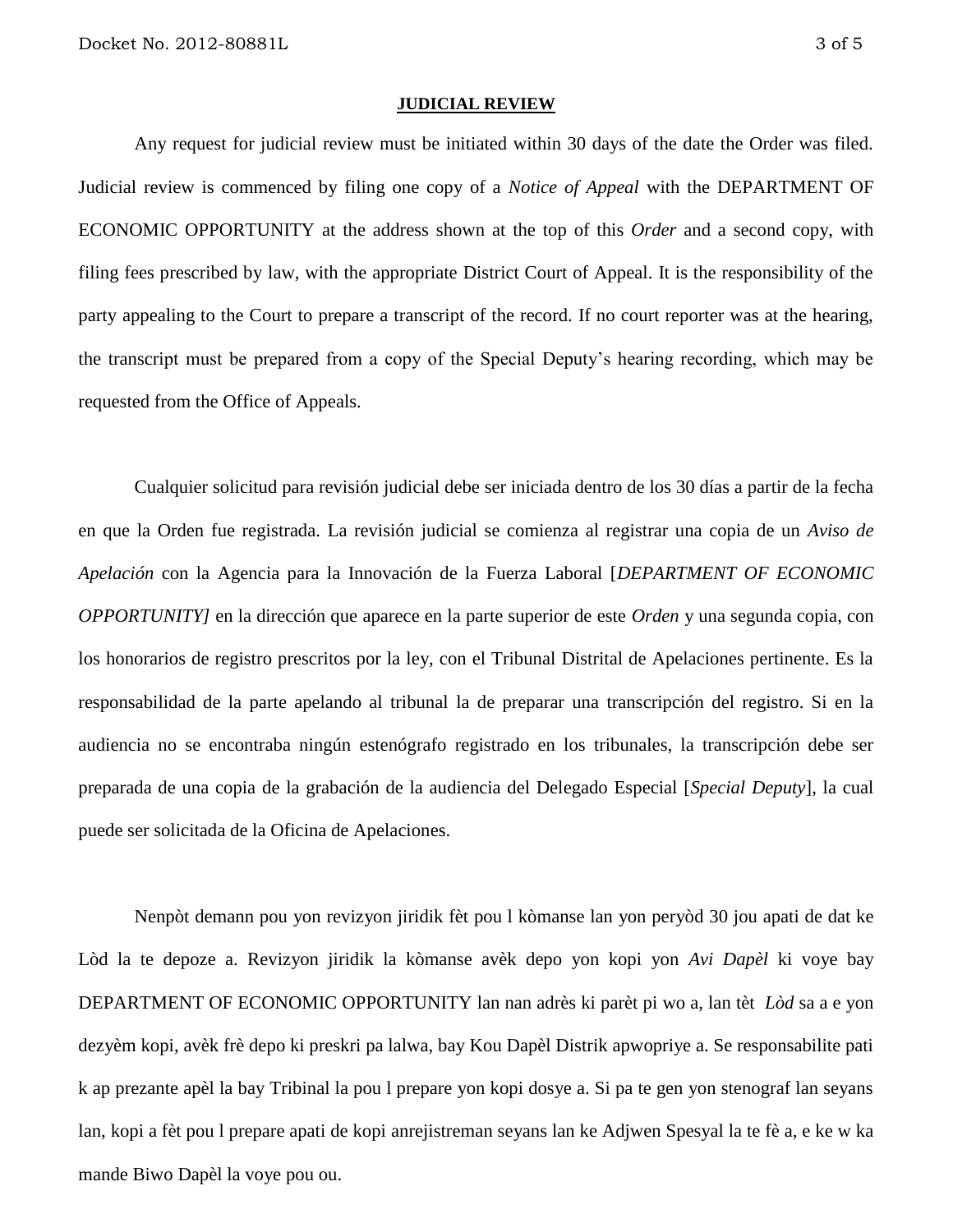DONE and ORDERED at Tallahassee, Florida, this \_\_\_\_\_\_\_ day of January, 2013.



Altemese Smith, Assistant Director, Reemployment Assistance Services DEPARTMENT OF ECONOMIC OPPORTUNITY

FILED ON THIS DATE PURSUANT TO § 120.52, FLORIDA STATUTES, WITH THE DESIGNATED DEPARTMENT CLERK, RECEIPT OF WHICH IS HEREBY ACKNOWLEDGED.

 $\overline{\phantom{a}}$  ,  $\overline{\phantom{a}}$  ,  $\overline{\phantom{a}}$  ,  $\overline{\phantom{a}}$  ,  $\overline{\phantom{a}}$  ,  $\overline{\phantom{a}}$  ,  $\overline{\phantom{a}}$  ,  $\overline{\phantom{a}}$  ,  $\overline{\phantom{a}}$  ,  $\overline{\phantom{a}}$  ,  $\overline{\phantom{a}}$  ,  $\overline{\phantom{a}}$  ,  $\overline{\phantom{a}}$  ,  $\overline{\phantom{a}}$  ,  $\overline{\phantom{a}}$  ,  $\overline{\phantom{a}}$ DEPUTY CLERK DATE

## **CERTIFICATE OF SERVICE**

**I HEREBY CERTIFY that true and correct copies of the foregoing Final Order have been furnished to the persons listed below in the manner described, on the \_\_\_\_\_\_\_ day of January, 2013**.

Shoner D. Bans

SHANEDRA Y. BARNES, Special Deputy Clerk DEPARTMENT OF ECONOMIC OPPORTUNITY Reemployment Assistance Appeals 107 EAST MADISON STREET TALLAHASSEE FL 32399-4143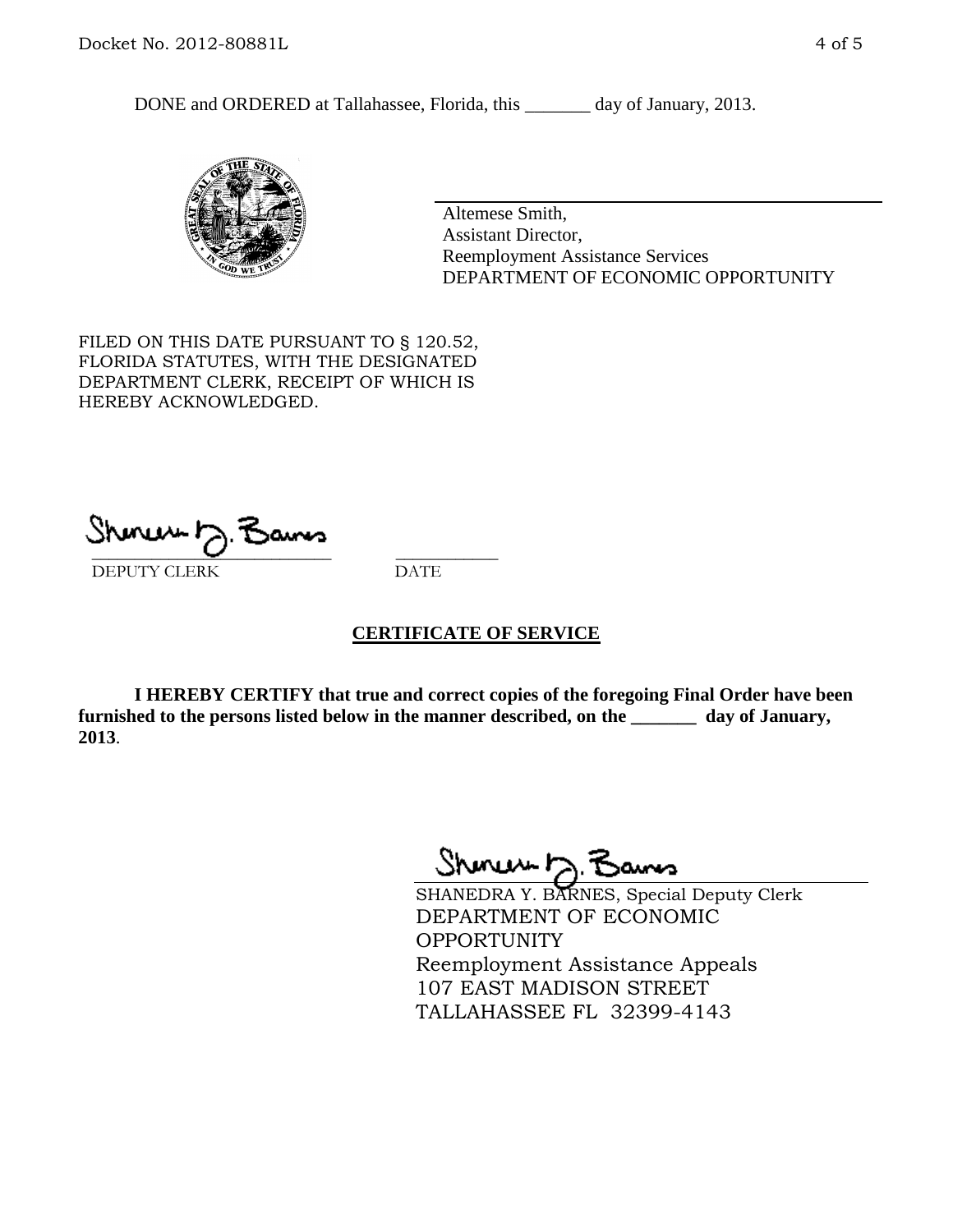By U.S. Mail:

CASA SALSA INC 1317 E COMMERCIAL BLVD OAKLAND PARK FL 33334-5722

ASHLEY SEIJO 11351 NW 4TH ST MIAMI FL 33172

DEPARTMENT OF REVENUE ATTN: PATRICIA ELKINS - CCOC #1-4866 5050 WEST TENNESSEE STREET TALLAHASSEE FL 32399

#### SCOTT BEHREN 2893 EXECUTIVE PARK DR STE 110 WESTON FL 33331

DOR BLOCKED CLAIMS UNIT ATTENTION MYRA TAYLOR P O BOX 6417 TALLAHASSEE FL 32314-6417

ERIC YANKWITT ESQ 2312 WILTON DRIVE WILTON MANORS FL 33305

State of Florida DEPARTMENT OF ECONOMIC OPPORTUNITY c/o Department of Revenue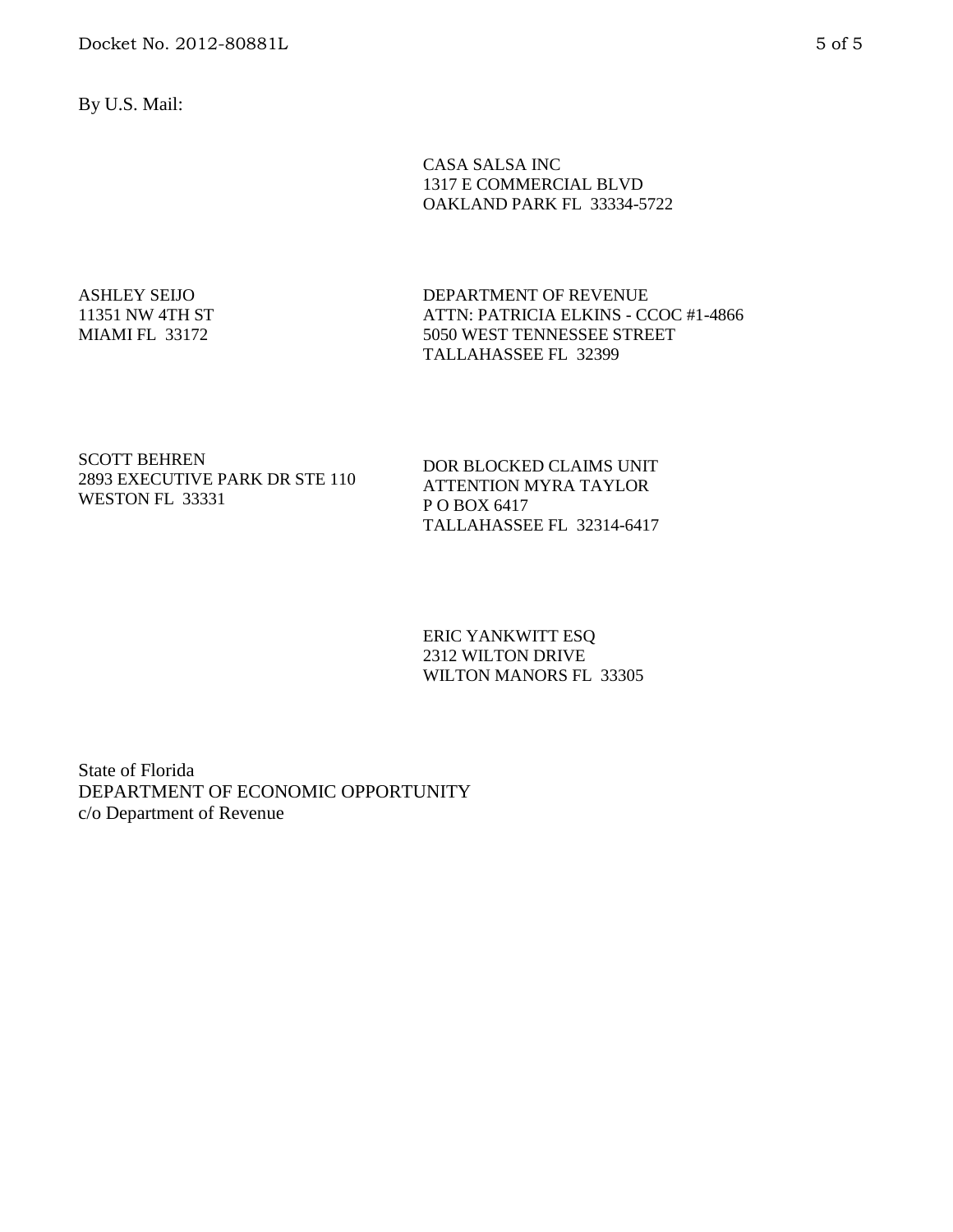## **DEPARTMENT OF ECONOMIC OPPORTUNITY Reemployment Assistance Appeals**

MSC 347 CALDWELL BUILDING 107 EAST MADISON STREET TALLAHASSEE FL 32399-4143

#### **PETITIONER:**

Employer Account No. - 2967061 CASA SALSA INC 1317 E COMMERCIAL BLVD OAKLAND PARK FL 33334-5722

> **PROTEST OF LIABILITY DOCKET NO. 2012-80881L**

**RESPONDENT:** State of Florida DEPARTMENT OF ECONOMIC OPPORTUNITY c/o Department of Revenue

# **RECOMMENDED ORDER OF SPECIAL DEPUTY**

TO: Assistant Director, Executive Director, Reemployment Assistance Services DEPARTMENT OF ECONOMIC OPPORTUNITY

This matter comes before the undersigned Special Deputy pursuant to the Petitioner's protest of the Respondent's determination dated June 28, 2012.

After due notice to the parties, a telephone hearing was held on November 14, 2012. The Petitioner, represented by its attorney, appeared and testified. The Respondent, represented by a Department of Revenue Tax Specialist II, appeared and testified. The Joined Party was represented by her attorney. The Joined Party appeared and testified.

The record of the case, including the recording of the hearing and any exhibits submitted in evidence, is herewith transmitted. Proposed Findings of Fact and Conclusions of Law were not received.

## **Issue:**

Whether services performed for the Petitioner by the Joined Party and other individuals working as dance instructors constitute insured employment pursuant to Sections 443.036(19), 443.036(21); 443.1216, Florida Statutes, and if so, the effective date of the liability.

Whether the Petitioner's corporate officers received remuneration for employment which constitutes wages, pursuant to Sections 443.036(21), (44), Florida Statutes; Rule 73B-10.025, Florida Administrative Code.

## **Findings of Fact:**

1. The Petitioner is a Florida profit corporation which was formed on December 4, 2006, to operate a dance studio. The Petitioner's president, Christian Espinola, and the Petitioner's vice president, Monica Espinola, are active in the operation of the business.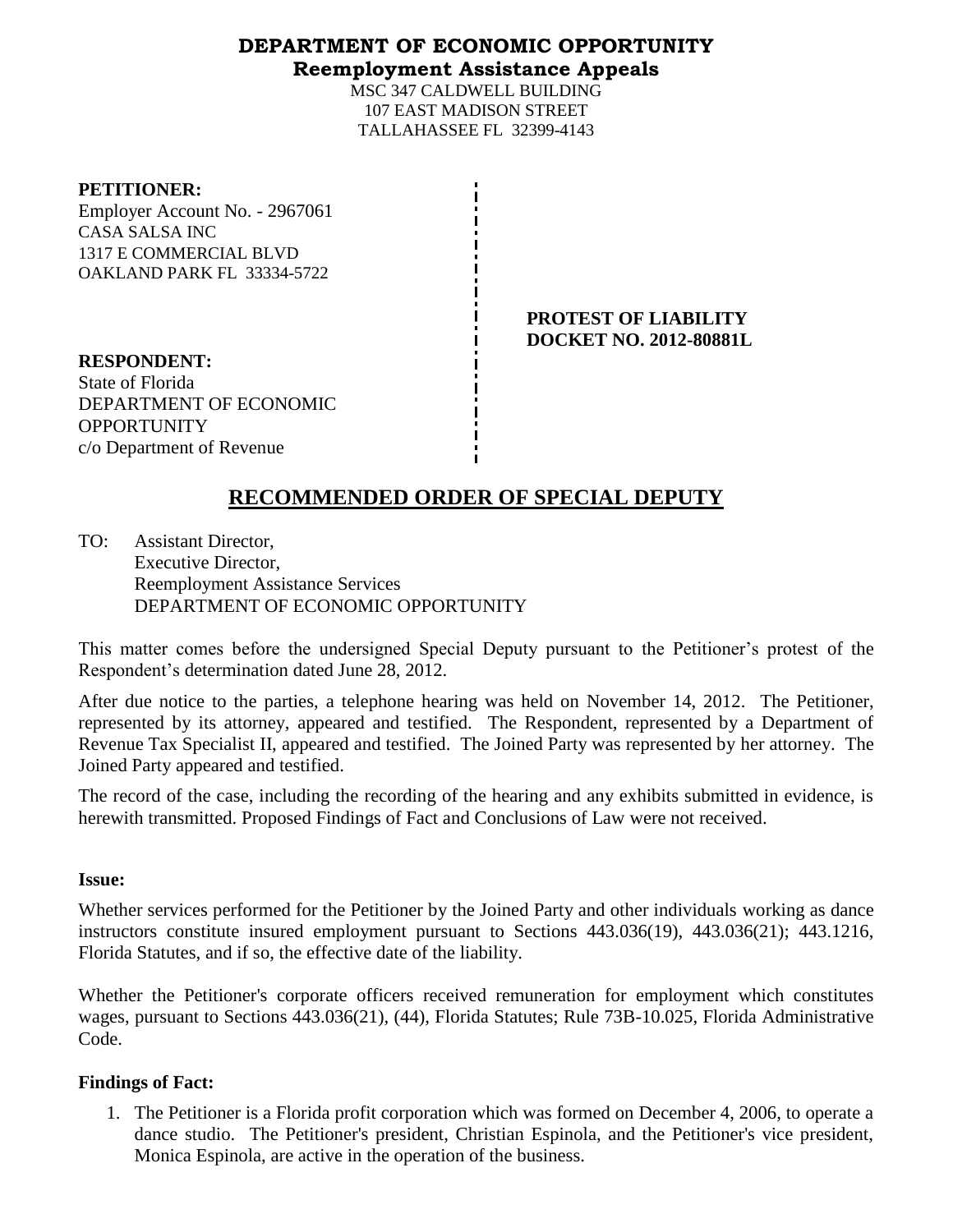- 2. The Petitioner hired individuals to provide dance instruction to the Petitioner's clients and classified the dance instructors as independent contractors. The Joined Party was a student at another dance studio. From time-to-time the Joined Party's dance instructor at the other dance studio would give the Joined Party \$10 cash for helping with the beginning students. The Joined Party had no other experience as a dance instructor. On or about May 1, 2009, the Petitioner hired the Joined Party as a dance instructor and required the Joined Party to sign an independent contractor agreement but did not provide the Joined Party with a copy of the agreement. The Joined Party signed the agreement even though she did not know what an independent contractor was. The Petitioner required the Joined Party to complete approximately two months of training provided by the Petitioner before she was allowed by the Petitioner to teach the students. In the training the Petitioner taught the Joined Party how to dance, how to teach others to dance, and how to introduce herself to the students.
- 3. The Joined Party taught the Petitioner's students at the Petitioner's dance studios. The Petitioner scheduled the place and time of the lessons. Some of the lessons scheduled by the Petitioner were group lessons and some were private lessons. The Joined Party worked thirty to forty hours or more per week. The Petitioner determined the amounts that were charged to the students and collected the fees from the students.
- 4. The Joined Party did not have an occupational license or business license, did not have any investment in a business, did not have business liability insurance, did not advertise her services to the general public, and did not provide dance instruction to anyone other than the Petitioner's clients.
- 5. The Petitioner provided the Joined Party with uniform shirts bearing the Petitioner's name which the Joined Party was required to wear while teaching the Petitioner's students. The Petitioner also provided the Joined Party with business cards bearing the Petitioner's name and address as well as the Joined Party's name and telephone number. The Joined Party was responsible for providing her own dance shoes and was responsible for her own travel expenses incurred when traveling to events or lesson locations.
- 6. Effective December 27, 2010, the Joined Party was required to sign an *Independent Contractor Non-Compete Agreement* to replace the prior written agreement. The *Independent Contractor Non-Compete Agreement* was to expire on December 27, 2012, unless written notice of termination was provided by either party at any time prior to December 27, 2012.
- 7. The *Independent Contractor Non-Compete Agreement* states "It is expressly understood and accepted that this is not an employment agreement and as such the Contractor will have no claim to Company benefits or employee considerations, including but not limited to profit sharing, pension, shares or bonuses. Upon expiry of this contract it is understood that (sic) the relationship between the parties has ended."
- 8. The *Independent Contractor Non-Compete Agreement* requires the Joined Party to instruct scheduled group classes for up to 15 hours per week with a minimum of two nights off from scheduled group classes, to provide basic service to the Petitioner, including but not limited to, outing organizer, basic photography, and administrative assistance etc. The Joined Party was required do daily posting of studio classes on at least two social networking sites of which the Joined Party was a member, required to attend all studio events and functions as well as work any promotional hours requested by the Petitioner, required to arrive 15 minutes early to any studio event or gathering with material that was up to the standards of the Petitioner, prior to beginning recording of videos including, but not limited to, instructional videos, promotional videos, and advertising videos. The Joined Party was required to comply with all studio promotions. The Agreement requires the Joined Party to perform the services at any location the Petitioner sees fit.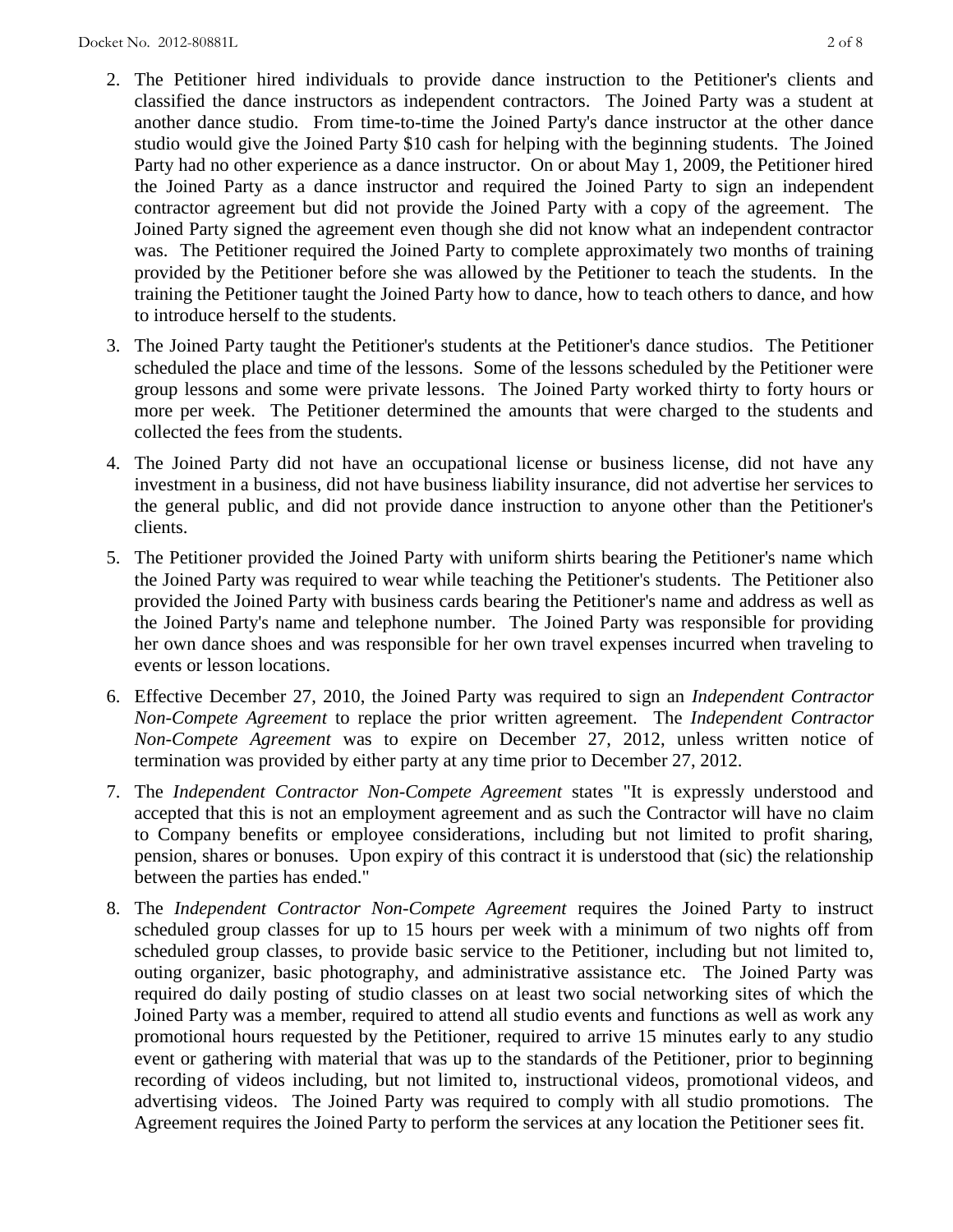- 9. Prior to April 1, 2010, the Petitioner paid the Joined Party a base salary of \$12,000 per year. In addition, the Petitioner paid the Joined Party for private lessons provided to the Petitioner's clients and paid the Joined Party for attending certain events and workshops. The Joined Party was paid on a bi-monthly basis and the Petitioner did not withhold any taxes from the pay. The Petitioner provided a paid vacation consisting of five working days for each year. The Joined Party was required to request the vacation time and receive approval at least two weeks in advance of the requested time. Effective April 1, 2010, the Petitioner increased the Joined Party's base pay to \$12,720 per year based on the Joined Party's work performance.
- 10. The *Independent Contractor Non-Compete Agreement* effective December 27, 2010, provides that the Joined Party's base pay is \$1060 per month, that the Joined Party would be paid 90% of the fess collected by the Petitioner for private lessons less \$10 for a floor fee, would be paid a minimum of \$100 for attending events, and would be paid 50% of fees collected by the Petitioner for workshops. If the Joined Party failed to attend any class or event for whatever reason without the Petitioner's approval the Petitioner would charge the Joined Party from \$50 to \$100 in the sole discretion of the Petitioner.
- 11. The *Independent Contractor Non-Compete Agreement* provides that the Joined Party may not delegate or assign any of her duties and responsibilities without the prior written consent of the Petitioner. The Joined Party never hired others to perform the work for her and never paid anyone to assist with the teaching of a class. One student offered to provide massages to the Joined Party in exchange for dancing instruction. The Joined Party sought and obtained the Petitioner's approval and, thereafter, the Petitioner deducted \$10 from the Joined Party's pay for each dance instruction which the Joined Party provided to that client. The Joined Party also sought and obtained approval from the Petitioner to have certain students assist her with teaching other students. The Petitioner agreed to waive the student fees for the students who assisted with the classes.
- 12. The *Independent Contractor Non-Compete Agreement* provides that all documents, records, creations, drawings, photographs, videos, computer programs, and notes, related to the Petitioner's business, made by the Joined Party or obtained by the Joined Party, are the property of the Petitioner and must be surrendered to the Petitioner upon demand. The Agreement also provides that the Joined Party is required to assign to the Petitioner the total right, title, and interest in and to any copyright in any existing or future works of whatever nature that the Joined Party, individually or jointly with any other person, has made or created, or will make or create, during the course and scope of the Agreement and by the Joined Party's performance of services for the Petitioner.
- 13. The *Independent Contractor Non-Compete Agreement* provides that the Joined Party may not directly or indirectly compete with the business of the Petitioner and may not own, manage, consult, or be employed in a business substantially similar to, or competitive with, the Petitioner's present business or other such business activity which the Petitioner may engage during the period of the Agreement and for a period of two years after termination of the Agreement notwithstanding the cause or reason for termination, within a radius of ten miles from the Petitioner's business location.
- 14. The Petitioner provided training for the Joined Party not only at the outset but throughout the time that the Joined Party performed services for the Petitioner. Although the Joined Party did not have any outside certification to teach dancing the Petitioner required the Joined Party to attend weekly training provided by the Petitioner and to obtain certification from the Petitioner to teach various dances. The Petitioner determined which classes the Joined Party could or could not teach based on the certifications. The Joined Party was required to attend weekly instructor training and meetings, to attend monthly company meetings, and to view weekly online videos.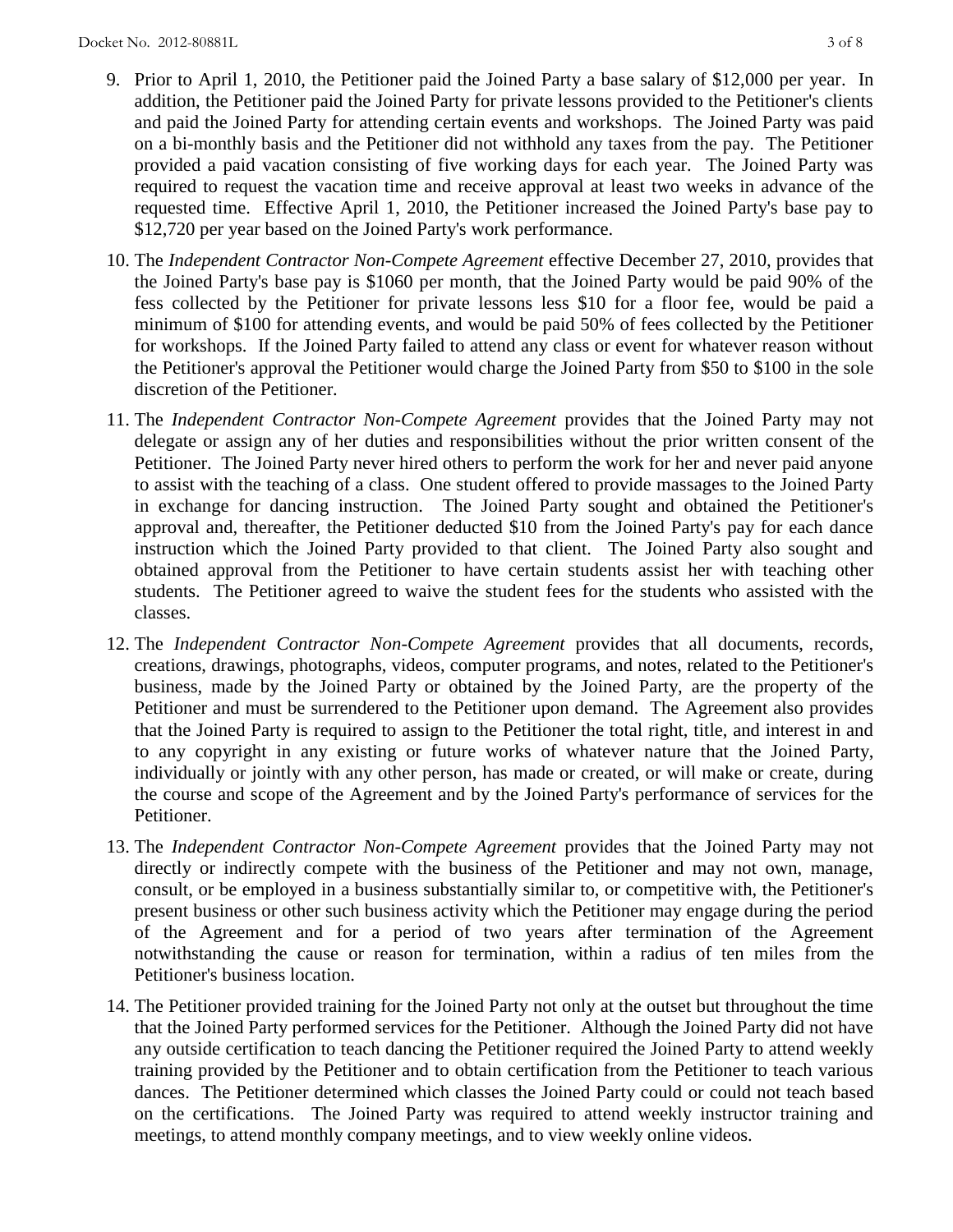- 15. At the end of 2009 the Petitioner did not provide any type of earnings statement to the Joined Party. The Joined Party approached the Petitioner's vice president and requested an earnings statement so that the Joined Party could file her income tax return. Initially, the vice president told that Joined Party that she was not aware that the Petitioner was required to provide an earnings statement. Subsequent to that conversation the Petitioner provided the Joined Party with a Form 1099-MISC reporting the Joined Party's earnings as nonemployee compensation. The Petitioner also reported the Joined Party's earnings for 2010 on Form 1099-MISC as nonemployee compensation and for 2011 on Form 1099-MISC as nonemployee compensation.
- 16. On June 29, 2011, the Petitioner amended the *Independent Contractor Non-Compete Agreement* to provide that outside the Joined Party's responsibilities to the Petitioner, the Joined Party was required to have written authorization from the Petitioner to, but not limited to, teach, perform, coach, conduct or choreograph in a private and/or public level and that the Joined Party was required to disclose such activities to the Petitioner and to obtain written approval before performing the activities. The *Contract Amendment* states that the Petitioner will provide the Joined Party with a leveled training program, including but not limited to, timing techniques, instructor training, class format, and business development. The Petitioner valued each certification level at \$1,000, for up to seven levels. The *Contract Amendment* provides that the Joined Party shall be responsible for repayment to the Petitioner if the Joined Party does execute and complete the *Independent Contractor Non-Compete Agreement* in totality and until the expiration of the Agreement. All other terms and conditions of the *Independent Contractor Non-Compete Agreement* remained the same.
- 17. In March 2012 the Petitioner terminated the Joined Party's Agreement and the Joined Party filed a claim for reemployment assistance benefits effective April 8, 2012. When the Joined Party did not receive credit for her earnings with the Petitioner a *Request for Reconsideration of Monetary Determination* was filed and an investigation was assigned to the Department of Revenue to determine if the Joined Party performed services for the Petitioner as an employee or as an independent contractor. On June 11, 2012, the Department of Revenue issued a determination holding that the Joined Party and other persons performing services for the Petitioner as dance instructors are the Petitioner's employees retroactive to May 1, 2009. In addition, the determination states that corporate officers are employees by statute and as such their wages are reportable. In response to the determination the Petitioner provided additional information. On June 28, 2012, the Department of Revenue issued a determination stating "This is an affirmation of a prior determination dated June 11, 2012." The Petitioner filed a timely protest on July 18, 2012.

## **Conclusions of Law:**

- 18. The issue in this case, whether services performed for the Petitioner by the Joined Party and other individuals working as dance instructors constitute employment subject to the Florida Reemployment Assistance Program Law, is governed by Chapter 443, Florida Statutes. Section 443.1216(1)(a)2., Florida Statutes, provides that employment subject to the chapter includes service performed by individuals under the usual common law rules applicable in determining an employer-employee relationship.
- 19. The Supreme Court of the United States held that the term "usual common law rules" is to be used in a generic sense to mean the "standards developed by the courts through the years of adjudication." United States v. W.M. Webb, Inc., 397 U.S. 179 (1970).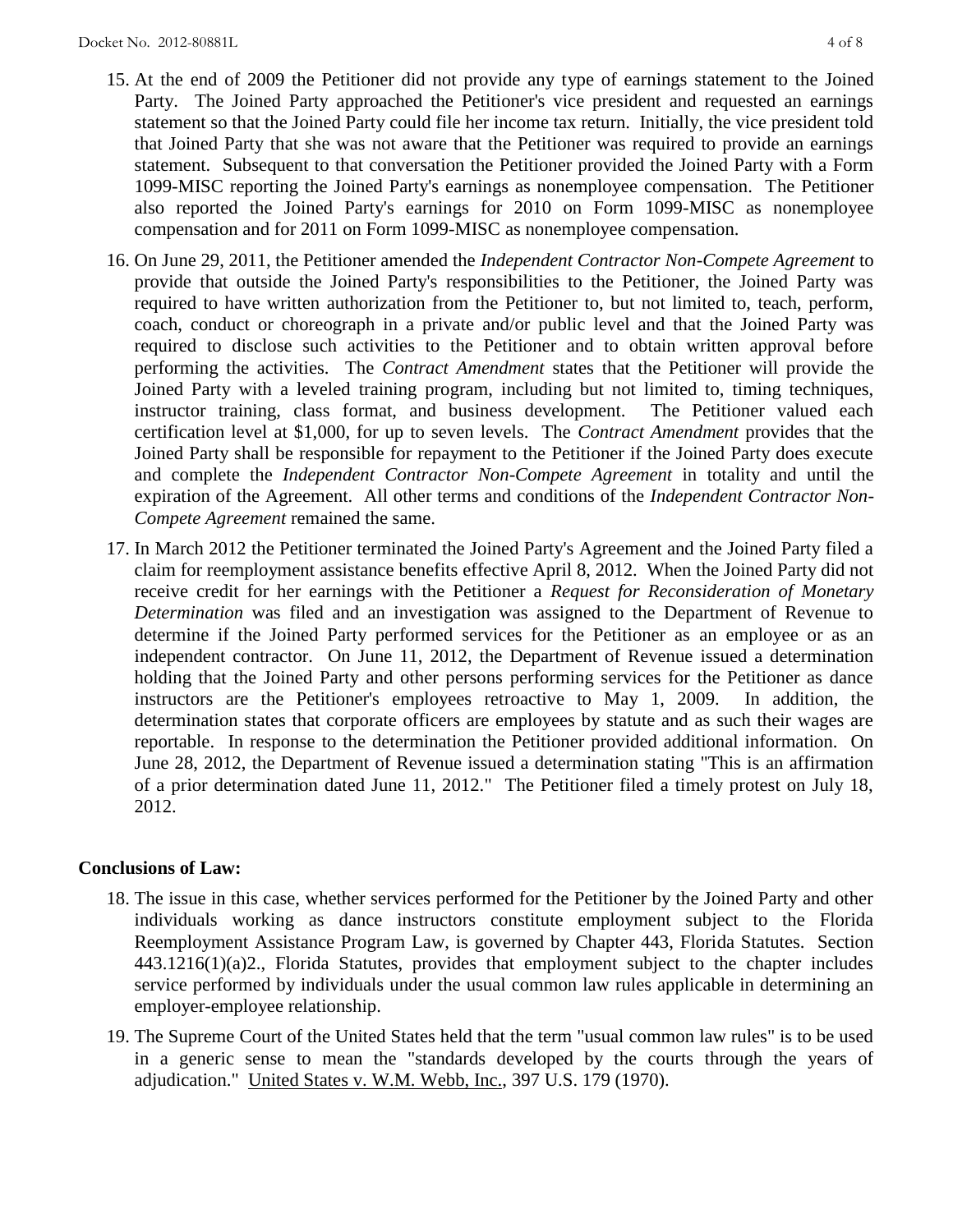- 20. The Supreme Court of Florida adopted and approved the tests in 1 Restatement of Law, Agency 2d Section 220 (1958), for use to determine if an employment relationship exists. See Cantor v. Cochran, 184 So.2d 173 (Fla. 1966); Miami Herald Publishing Co. v. Kendall, 88 So.2d 276 (Fla. 1956); Magarian v. Southern Fruit Distributors, 1 So.2d 858 (Fla. 1941); see also Kane Furniture Corp. v. R. Miranda, 506 So.2d 1061 (Fla. 2d DCA 1987). In Brayshaw v. Agency for Workforce Innovation, et al; 58 So.3d 301 (Fla. 1st DCA 2011) the court stated that the statute does not refer to other rules or factors for determining the employment relationship and, therefore, the Department is limited to applying only Florida common law in determining the nature of an employment relationship.
- 21. Restatement of Law is a publication, prepared under the auspices of the American Law Institute, which explains the meaning of the law with regard to various court rulings. The Restatement sets forth a nonexclusive list of factors that are to be considered when judging whether a relationship is an employment relationship or an independent contractor relationship.
- 22. 1 Restatement of Law, Agency 2d Section 220 (1958) provides:
	- (1) A servant is a person employed to perform services for another and who, in the performance of the services, is subject to the other's control or right of control.
	- (2) The following matters of fact, among others, are to be considered:
		- (a) the extent of control which, by the agreement, the business may exercise over the details of the work;
		- (b) whether or not the one employed is engaged in a distinct occupation or business;
		- (c) the kind of occupation, with reference to whether, in the locality, the work is usually done under the direction of the employer or by a specialist without supervision;
		- (d) the skill required in the particular occupation;
		- (e) whether the employer or the worker supplies the instrumentalities, tools, and the place of work for the person doing the work;
		- (f) the length of time for which the person is employed;
		- (g) the method of payment, whether by the time or by the job;
		- (h) whether or not the work is a part of the regular business of the employer;
		- (i) whether or not the parties believe they are creating the relation of master and servant;
		- (j) whether the principal is or is not in business.
- 23. Comments in the Restatement explain that the word "servant" does not exclusively connote manual labor, and the word "employee" has largely replaced "servant" in statutes dealing with various aspects of the working relationship between two parties.
- 24. In Department of Health and Rehabilitative Services v. Department of Labor & Employment Security, 472 So.2d 1284 (Fla. 1<sup>st</sup> DCA 1985) the court confirmed that the factors listed in the Restatement are the proper factors to be considered in determining whether an employer-employee relationship exists. However, in citing La Grande v. B&L Services, Inc., 432 So.2d 1364, 1366 (Fla.  $1<sup>st</sup> DCA$  1983), the court acknowledged that the question of whether a person is properly classified an employee or an independent contractor often can not be answered by reference to "hard and fast" rules, but rather must be addressed on a case-by-case basis.
- 25. The services which the Joined Party performed for the Petitioner were governed by the *Independent Contractor Non-Compete Agreement* and the *Contract Amendment* entered into by the parties. The Florida Supreme Court held that in determining the status of a working relationship, the agreement between the parties should be examined if there is one. The agreement should be honored, unless other provisions of the agreement, or the actual practice of the parties, demonstrate that the agreement is not a valid indicator of the status of the working relationship. Keith v. News & Sun Sentinel Co., 667 So.2d 167 (Fla. 1995). In Justice v. Belford Trucking Company, Inc., 272 So.2d 131 (Fla. 1972), a case involving an independent contractor agreement which specified that the worker was not to be considered the employee of the employing unit at any time, under any circumstances, or for any purpose, the Florida Supreme Court commented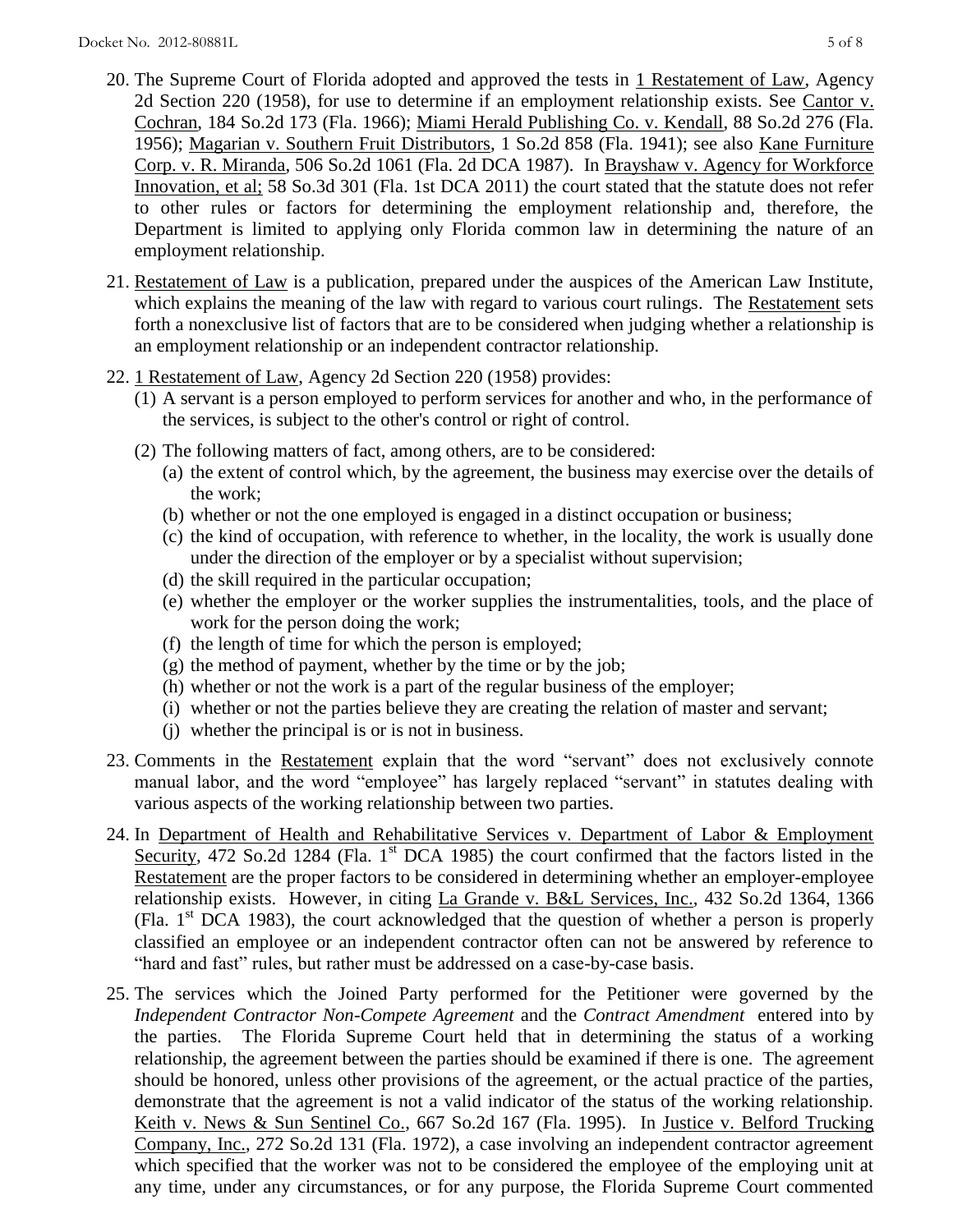"while the obvious purpose to be accomplished by this document was to evince an independent contractor status, such status depends not on the statements of the parties but upon all the circumstances of their dealings with each other."

- 26. The Petitioner's business is to teach dancing to the Petitioner's clients. The Petitioner engaged the Joined Party to teach dancing to the Petitioner's clients. The work performed by the Joined Party was not separate and distinct from the Petitioner's business but was an integral and necessary part of the Petitioner's business. The Petitioner determined the fees that were charged to the students and collected the fees from the students. The Petitioner provided the dance studio. The Joined Party provided her own shoes and was responsible for the expense of commuting to and from the dance studio or other location where the Petitioner scheduled the Joined Party to teach the dance lessons. The Joined Party did not have significant expenses in connection with the work, did not have an investment in a business, and did not advertise her services to the general public or provide services to the general public. It was not shown that the Joined Party was at risk of suffering a financial loss from performing services for the Petitioner.
- 27. It was not shown that any special skill or knowledge is required to teach dancing. The Petitioner taught the Joined Party how to dance and how to teach dancing, even to the point of how to introduce herself to the students. Training is a method of control because it specifies how a task must be performed. Although the humblest labor can be independently contracted and the most highly trained artisan can be an employee, see Farmers and Merchants Bank v. Vocelle, 106 So.2d 92 (Fla.  $1<sup>st</sup>$  DCA 1958), the greater the skill or special knowledge required to perform the work, the more likely the relationship will be found to be one of independent contractor. Florida Gulf Coast Symphony v. Florida Department of Labor & Employment Sec., 386 So.2d 259 (Fla. 2d DCA 1980)
- 28. The Petitioner paid the Joined Party an annual salary plus other considerations for events and workshops. The Petitioner determined the amount of the salary and the other considerations. The Joined Party was paid by time worked rather than based on production or by the job. Section 443.1217(1), Florida Statutes, provides that the wages subject to the Reemployment Assistance Program Law include all remuneration for employment including commissions, bonuses, back pay awards, and the cash value of all remuneration in any medium other than cash. The fact that the Petitioner chose not to withhold payroll taxes from the pay does not, standing alone, establish an independent contractor relationship.
- 29. Although the *Independent Contractor Non-Compete Agreement* was for a two year period of time, from December 27, 2010, until December 27, 2012, either party had the right to terminate the Agreement at any time simply by notifying the other party in writing. The Joined Party performed services beginning on or about May 1, 2009, until March 2012, a period of almost three years. These facts reveal the existence of an at-will relationship of relative permanence. The Petitioner terminated the Joined Party prior to the expiration of the Agreement. In Cantor v. Cochran, 184 So.2d 173 (Fla. 1966), the court in quoting 1 Larson, Workmens' Compensation Law, Section 44.35 stated: "The power to fire is the power to control. The absolute right to terminate the relationship without liability is not consistent with the concept of independent contractor, under which the contractor should have the legal right to complete the project contracted for and to treat any attempt to prevent completion as a breach of contract."
- 30. The Petitioner determined what services were performed by the Joined Party, where the services were performed, when the services were performed, and how the services were performed. In Adams v. Department of Labor and Employment Security, 458 So.2d 1161 (Fla. 1st DCA 1984), the Court held that if the person serving is merely subject to the control of the person being served as to the results to be obtained, he is an independent contractor. If the person serving is subject to the control of the person being served as to the means to be used, he is not an independent contractor. It is the right of control, not actual control or interference with the work which is significant in distinguishing between an independent contractor and a servant. The Court also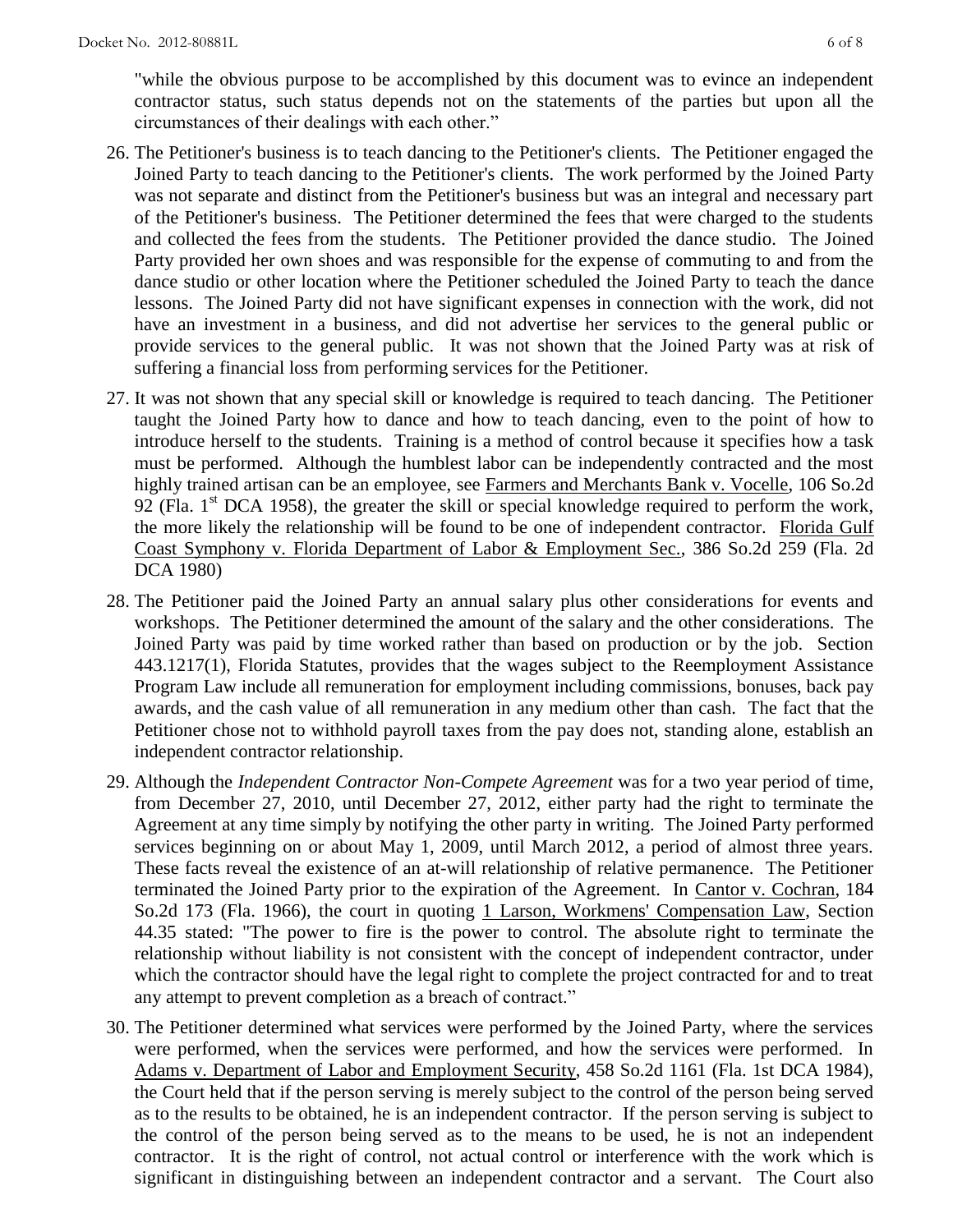determined that the Department had authority to make a determination applicable not only to the worker whose unemployment benefit application initiated the investigation, but to all similarly situated workers.

- 31. It is concluded that the services performed by the Joined Party and other individuals working as dance instructors constitute insured employment.
- 32. The Petitioner is a corporation and both the Petitioner's president and vice president perform services for the Petitioner and are active in the operation of the business.
- 33. Section 443.1216(1)(a), Florida Statutes, provides in pertinent part that the employment subject to this chapter includes a service performed by an officer of a corporation.
- 34. Section 443.036(20)(c), Florida Statutes provides that a person who is an officer of a corporation, or a member of a limited liability company classified as a corporation for federal income tax purposes, and who performs services for the corporation or limited liability company in this state, regardless of whether those services are continuous, is deemed an employee of the corporation or the limited liability company during all of each week of his or her tenure of office, regardless of whether he or she is compensated for those services. Services are presumed to be rendered for the corporation in cases in which the officer is compensated by means other than dividends upon shares of stock of the corporation owned by him or her.
- 35. In Spicer Accounting, Inc. v. United States, 918 F.2d 90 ( $9<sup>th</sup>$  Cir. 1990), the court determined that dividends paid by an S corporation to an officer of the corporation who performed services for the business, were wages subject to federal employment taxes, including federal unemployment compensation taxes. The court relied upon federal regulations which provide that the "form of payment is immaterial, the only relevant factor being whether the payments were actually received as compensation for employment."
- 36. It is concluded that the Petitioner's president, Christian Espinola, and the Petitioner's vice president, Monica Espinola, are employees of the Petitioner The Petitioner is required to report and pay reemployment assistance taxes on earnings received by the corporate officers.

**Recommendation:** It is recommended that the determination dated June 28, 2012, be AFFIRMED. Respectfully submitted on December 13, 2012.



R. O. SMITH, Special Deputy Office of Appeals

A party aggrieved by the *Recommended Order* may file written exceptions to the Director at the address shown above within fifteen days of the mailing date of the *Recommended Order*. Any opposing party may file counter exceptions within ten days of the mailing of the original exceptions. A brief in opposition to counter exceptions may be filed within ten days of the mailing of the counter exceptions. Any party initiating such correspondence must send a copy of the correspondence to each party of record and indicate that copies were sent.